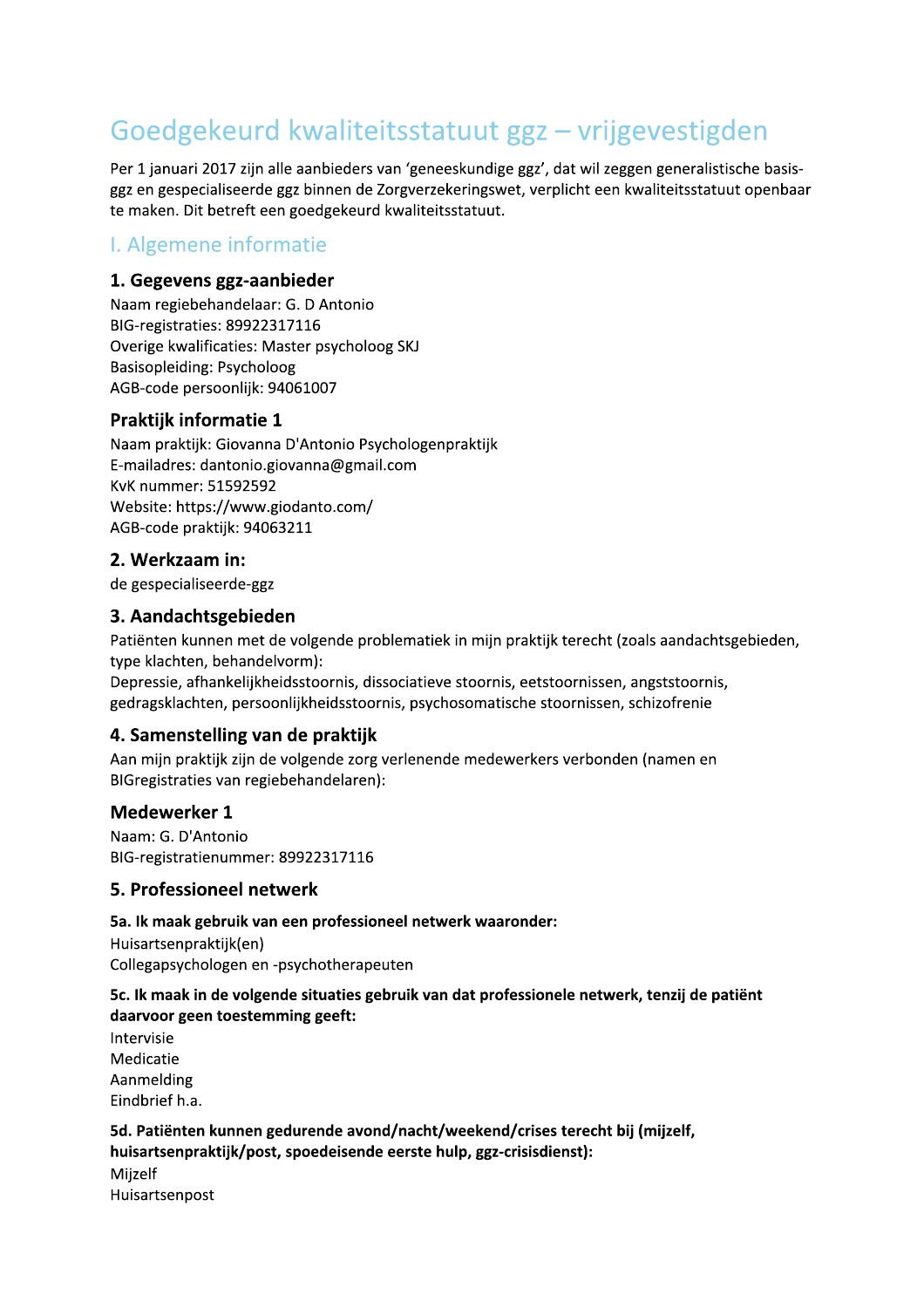#### 5e. Heeft u specifieke afspraken met een ggz-crisisdienst, HAP of SEH?

Nee, omdat: patienten kunnen mij bellen en indien nodig contact met HAP

## 6. Contracten met zorgverzekeraars en de vergoeding van verzekerde zorg

Heeft u een contract met de zorgverzekeraar? **Nee** 

#### 7. Behandeltarieven:

Ik heb de tarieven die ik hanteer gepubliceerd op mijn website of in mijn praktijk. Ik heb het tarief overig (zorg)product voor niet-verzekerde zorg het OZP-tarief gepubliceerd op mijn website of in mijn praktijk.

Ik heb het tarief voor zelfbetalers gepubliceerd op mijn website of in mijn praktijk. Ik hanteer geen voorwaarden en tarief voor no-show.

#### De behandeltarieven, OZP-tarief en eventueel no-show voorwaarden en no-show tarief zijn hier te vinden:

Link naar website met de behandeltarieven, OZP-tarief, en eventueel no-show voorwaarden en noshow tarief: www.giodanto.com/tariffe,

## 8. Kwaliteitswaarborg

Ik voldoe aan de volgende kwaliteitseisen, voortvloeiend uit mijn beroepsregistratie, specialisme of branche/beroepsvereniging(aanvinken wat van toepassing is:

Intervisie

Bij- en nascholing

Registratie-eisen van specifieke behandelvaardigheden

De beroepscode van mijn beroepsvereniging

Link naar website: www.giodanto.com, www.psychotherapie.nl/het-beroep-

psychotherapeut/beroepscode, https://www.psynip.nl/uw-beroep/beroepsethiek/beroepscode/

# 9. Klachten- en geschillenregeling

#### 9a. Mijn patiënten kunnen met klachten over mij of mijn behandeling terecht bij mij of bij (naam en contactgegevens klachtenfunctionaris):

Mij

#### Link naar website:

https://www.psynip.nl/uw-beroep/tuchtrecht-en-klachten/, https://www.psychotherapie.nl/hetberoep-psychotherapeut/klachtenregeling

#### 9b. Mijn patiënten kunnen met geschillen over mij of mijn behandeling terecht bij

Naam geschilleninstantie vermelden waarbij u bent aangesloten: NIP, NVP

#### Link naar website:

https://www.psychotherapie.nl/het-beroep-psychotherapeut/klachtenregeling/geschillencommissie

#### 10. Regeling bij vakantie en calamiteiten

#### 10a. Patiënten kunnen tijdens mijn afwezigheid gedurende vakantie en ziekte terecht bij

#### Naam vervangend behandelaar:

Met cliënten wordt afgesproken hoe de bereikbaarheid is. Cliënten kunnen altijd e-mailen en dan zal er binnen 24 uur worden gereageerd. Ben bereikbaar via Skype, tijdens vakantie. Reageer binnen 24 uur. In geval van crisis buiten kantoortijden, kan worden gebeld met de huisartsenpost (HAP) in de regio waar de cliënt woont. Deze informatie wordt aan het begin van de behandeling doorgenomen met de cliënt.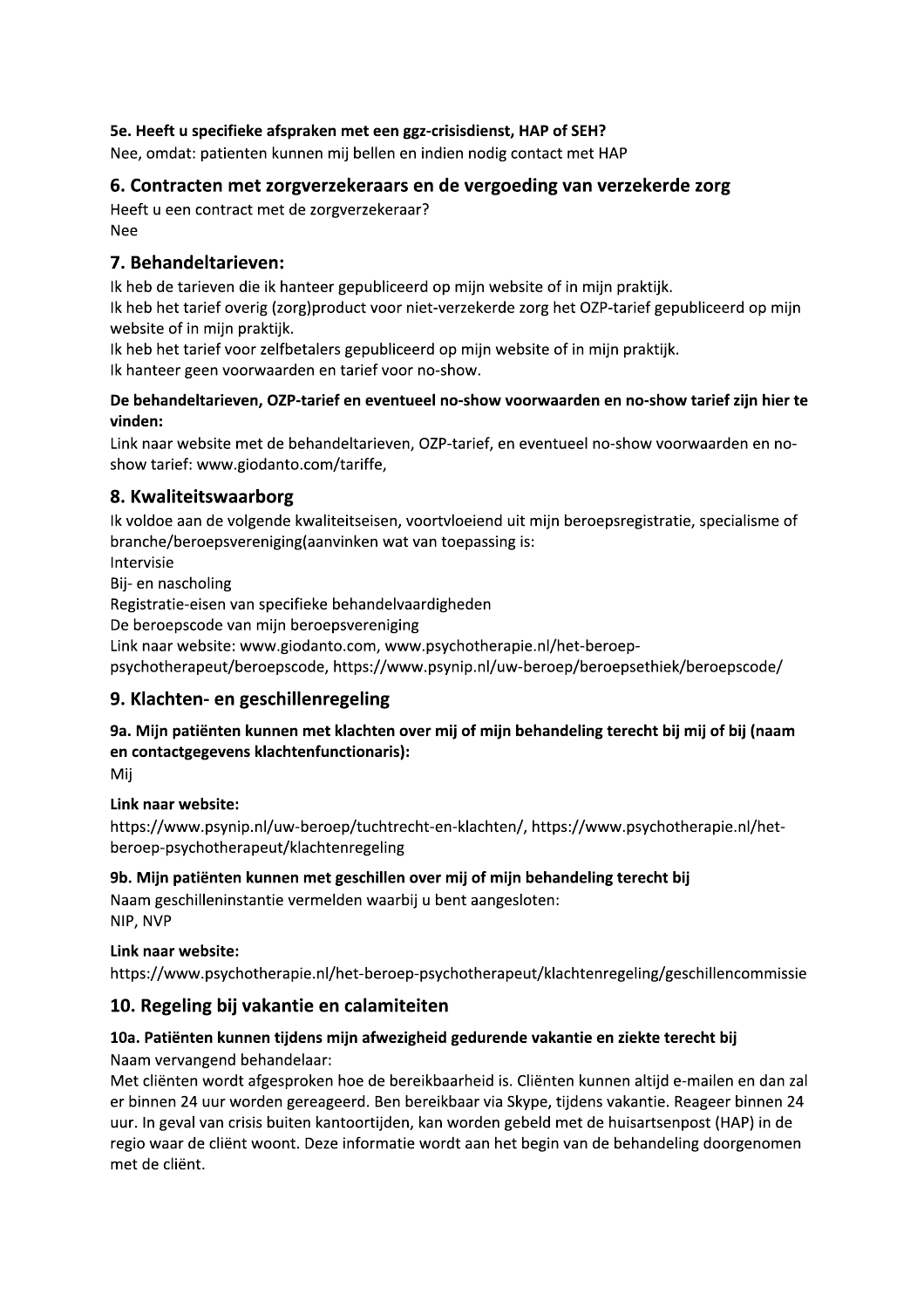10b. Ik heb overdracht geregeld en vastgelegd in geval mijn praktijk plotseling sluit wegens overlijden of andere calamiteiten:

Ja

# II. Het behandelproces - het traject dat de patiënt in mijn praktijk doorloopt

# 11. Wachttijd voor intake en behandeling

Patiënten vinden informatie over wachttijden voor intake en behandeling via deze link of document (en kunnen deze telefonisch opvragen). De informatie is gerangschikt naar generalistische basis-ggz en/of gespecialiseerde ggz, en -in geval van een contract- per zorgverzekeraar, en -indien van toepassing- per diagnose.

Link naar wachttijden voor intake en behandeling: https://www.giodanto.com, Vektis

# 12. Aanmelding en intake

12a. De aanmeldprocedure is in mijn praktijk als volgt geregeld (zoals: wie ontvangt de telefonische aanmelding, wie doet de intake, hoe verloopt de communicatie met de patiënt): - ik ontvang zelf de telefonische en schriftelijke aanmelding en maak een intake afspraak, intake wordt door mij verricht, daarna behandeling in mijn praktijk, communicatie met patient gaat face to face, telefonisch of via Skype, bij verblijf van client op afstand

12b. Ik verwijs de patiënt terug naar de verwijzer -indien mogelijk met een passend advies- indien mijn praktijk geen passend aanbod heeft op de zorgvraag van de patiënt (zoals een ander werkterrein of een behandelaar met een andere specifieke deskundigheid):

Ja

# 13. Diagnostiek

13a. De diagnose voor de behandeling wordt in mijn praktijk gesteld door Naam: G. D'Antonio

#### **Generalistische basis ggz:**

**Kwalificatie** Omschrijving 9402 Psychotherapeut

**Gespecialiseerde ggz:** Kwalificatie Omschrijving 9402 Psychotherapeut

#### 13b. Zijn er andere betrokkenen bij het diagnostisch proces, zo ja in welke rol?:

Eventueel kan de verwijzer worden betrokken in het diagnostisch proces, dit gebeurt dan met toestemming van betrokken client.

# 14. Behandeling

14a. Het behandelplan wordt in mijn praktijk in samenspraak met de patiënt opgesteld door Naam: G D' Antonio

Generalistische basis ggz: Geen Gespecialiseerde ggz:

| Kwalificatie | Omschrijving    |
|--------------|-----------------|
| 9402         | Psychotherapeut |

14b. Het aanspreekpunt voor de patiënt tijdens de behandeling is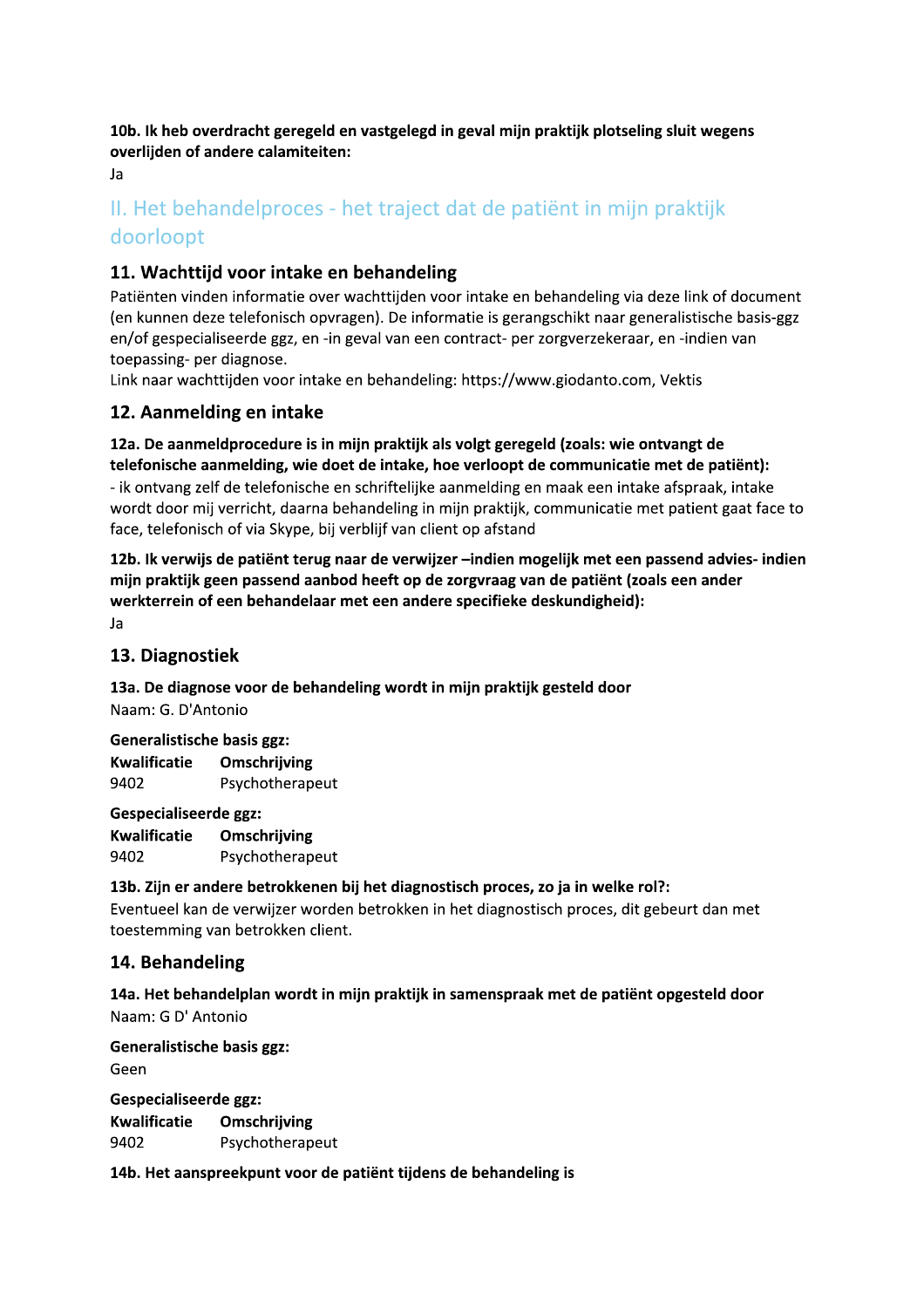Naam: G D' Antonio

Generalistische basis ggz: Geen

**Gespecialiseerde ggz: Kwalificatie** Omschrijving 9402 Psychotherapeut

14c. De patiënt/cliënt is geïnformeerd over degene die het aanspreekpunt is tijdens de behandeling (naam en functie van de betreffende persoon zijn bekend bij de patiënt/cliënt): Ja

14d. Bij langer durende behandeling (> 12 weken) stuur ik een afschrift van het behandelplan als brief naar de huisarts (of andere verwijzer), tenzij de patiënt daarvoor geen toestemming geeft: Ja

14e. Ik draag zorg voor goede communicatie met de patiënt en -indien van toepassing en met toestemming van de patiënt- diens naasten, over het beloop van de behandeling. Ik doe dat als volgt:

Dossier opbouwen in patientenregistratie systeem Medicore, indien nodig naasten uitnodigen bij een afspraak in aanwezigheid van patient

#### 14f. De voortgang van de behandeling wordt in mijn praktijk als volgt gemonitord (zoals voortgangsbespreking behandelplan, evaluatie, vragenlijsten, ROM):

Behandelplan en evaluatiebehandelplan

Het behandelplan, evenals de brief aan de huisarts, wordt met de cliënt doorgenomen alvorens het definitief is vastgesteld en verstuurd. Met de cliënt wordt besproken of communicatie gewenst is met systeemleden en / of andere betrokkenen. Er wordt altijd schriftelijk gecommuniceerd met derden zodat client goed op de hoogte blijft

14h. Ik evalueer periodiek en tijdig met de patiënt (en eventueel zijn naasten) de voortgang, doelmatigheid en effectiviteit van de behandeling. Als standaardperiode hanteer ik hiervoor: 6 mnden

14i. Ik meet de tevredenheid van mijn patiënten op de volgende manier:

Reflecteren in gesprekken, Als vast onderdeel van het evaluatiegesprek wordt de klanttevredenheid besproken. Daarnaast neem Als vast onderdeel van het evaluatiegesprek wordt de klanttevredenheid besproken. Daarnaast neem ik de CQi-GGZ-VZ (ambulant) af (vragenlijst tbv klanttevredenheid) middels module telepsy onder patienten registratiesysteem Medicore

# 15. Afsluiting/nazorg

15a. Ik bespreek met de patiënt (en eventueel zijn naasten) de resultaten van de behandeling en de mogelijke vervolgstappen:

Ja

15b. De verwijzer wordt hiervan in kennis gesteld middels een afrondingsbrief, tenzij de patiënt hiertegen bezwaar maakt:

Ja

15c. Als een vervolgbehandeling nodig is, geef ik hierover gericht advies aan de verwijzer. Ik informeer de vervolgbehandelaar waar nodig over het verloop van de behandeling en de behaalde resultaten voorzien van het vervolgadvies, tenzij de patiënt hier bezwaar tegen maakt: Ja

#### 16. Omgang met patientgegevens